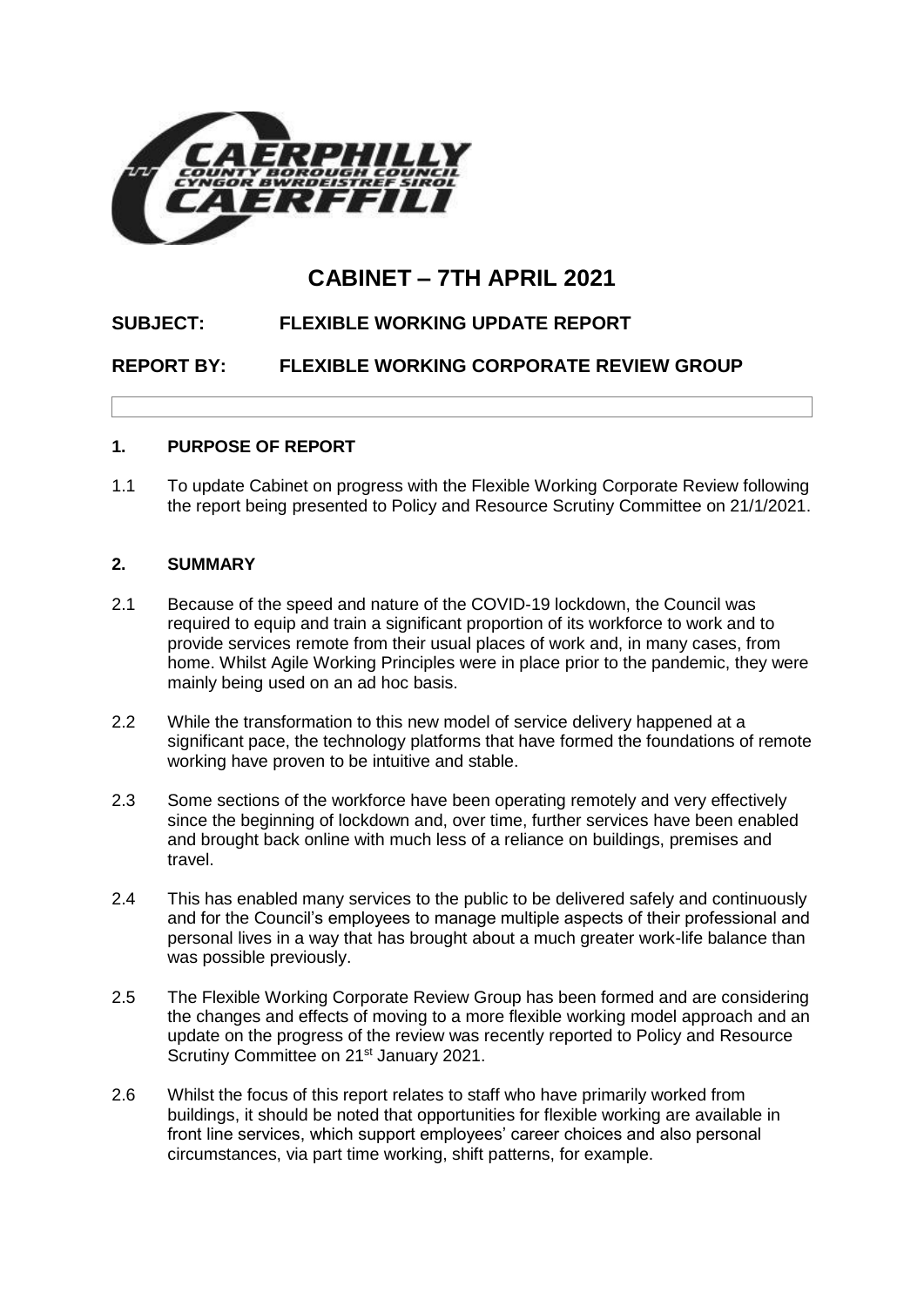2.7 The report embraces the TeamCaerphilly transformation strategy, echoing the mantra - *A new "whole-authority" operating model to ensure a resilient Caerphilly County Borough for the future.*

#### **3. RECOMMENDATIONS**

- 3.1 In terms of recommendations, Cabinet are asked to consider supporting and approving the work done to date and endorse the recommendations below that were presented to Policy and Resource Scrutiny on 21<sup>st</sup> January 2021. This includes an additional recommendation in 3.1.6 that Scrutiny Members unanimously voted for inclusion for Cabinet consideration:
- 3.1.1 Formally adopt the proposed flexible working employee categorisation identified within section 5.15 of the report.
- 3.1.2 Support the proposal to consider different approaches to the supply of equipment to individuals based on their specific circumstances particularly in relation to the provision of furniture to allow more flexible/home working where appropriate.
- 3.1.3 Support the continued work to consider the impacts of any property portfolio rationalisation as a result of changes in office accommodation requirements.
- 3.1.4 Support the review of how the local communities may be affected and how effective and constructive future engagement can be undertaken.
- 3.1.5 Note the formally identified workstreams in the Flexible Working Corporate Review Dashboard (Appendix 1).
- 3.1.6 A further updated staff survey be undertaken to gain additional staff views on flexible working given the extended duration of predominantly home/flexible working over almost 12 months.

#### **4. REASONS FOR THE RECOMMENDATIONS**

- 4.1 The authority has gone through an unprecedented period of flexible working in relation to the current Coronavirus pandemic. It is wholly evident that there are options to enhance the standard approach to office accommodation that will benefit staff, the Council, the residents of Caerphilly County Borough and the wider environment.
- 4.2 The progress achieved over recent months in delivering services through flexible arrangements must now be captured and built upon to ensure services continue to embrace technology and modernise in order to remain sustainable over the long term, whatever challenges may emerge. The TeamCaerphilly Transformation Strategy highlights - *"This ambitious programme of change articulates the combined vision of the Cabinet and the Corporate Leadership Team and has been developed over the last 12 months. In making this Strategy a reality, courageous political and officer leadership will be essential to ensure that we successfully deliver the outcomes that we are aiming to achieve."*
- 4.3 Embracing transformation to flexible working will ensure the Council is both resilient and flexible in terms of business continuity during adverse conditions and aligns with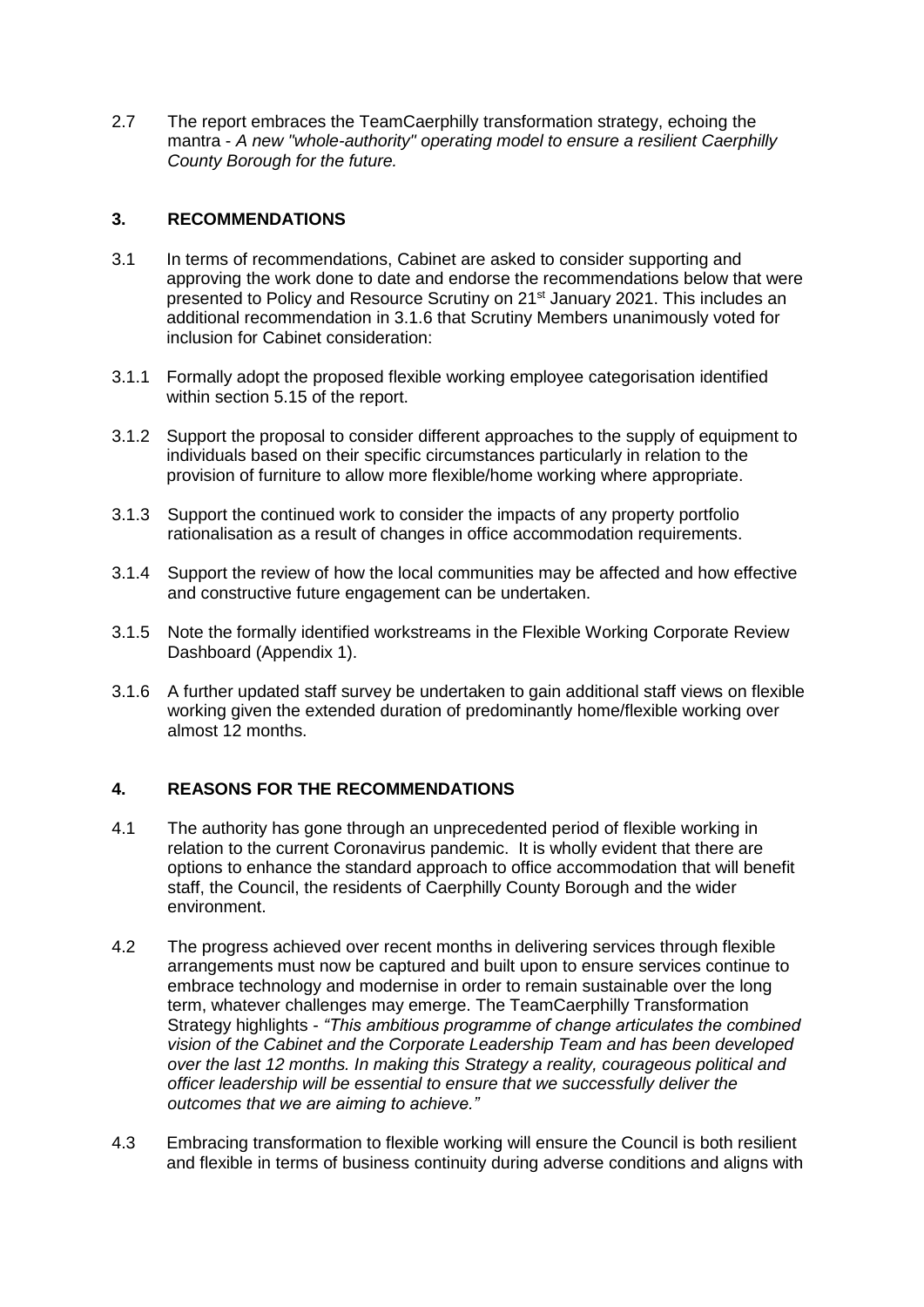priorities to improve the way the council operates in order to protect the environment for future generations in many aspects but particularly from an impact on the climate.

#### **5. THE REPORT**

- 5.1 The current pandemic has provided a stimulus to show the benefits of working in a more flexible manner. The progress made and the lessons learned can directly shape the blueprint for future service delivery and redesign. Embedding flexible practices will enable the organisation to be ready to manage any future crisis as well as reflect the Council's need to remain an attractive and progressive employer. This approach has been clearly identified within the Council's TeamCaerphilly Transformation Strategy.
- 5.2 It is acknowledged that it is not going to be possible to design a one size fits all approach and that flexible working models will need to be developed and tailored to each service area and, in some cases, these models will differ depending upon role. The core focus, however, will remain a reduction in the reliance of the workforce and services upon physical buildings.
- 5.3 The success of any flexible implementation will be linked to a clear set of objectives, a consistently applied corporate approach, a strong communication and engagement plan as well as a suite of policies that support the new ways of working.
- 5.4 Team management and appropriate support will also be vital to the success of flexible working and Managers will need to be provided the necessary training and tools to be able to manage and support a distributed workforce while maintaining and optimising the benefits of team working.
- 5.5 It should also be noted that flexible working is not simply home working. Home working will form part of a range of flexible arrangements. Some employees will use their home as their office base, some will operate across multiple office buildings and some may even take advantage of working at times from other buildings. The flexible working approach should support staff to work where and when it best suits them while still ensuring the needs of the business are supported.
- 5.6 Due to the nature of the COVID-19 outbreak and the subsequent speed of the lockdown, it was necessary for the Council to deploy a large proportion of the workforce to work remotely, and in many cases, from home.
- 5.7 Whilst this move to remote working happened at significant pace, much of the workforce has adapted to this way of working; enabling service continuity in a safe manner.
- 5.8 Many staff have indicated that agile working has brought about a greater work-life balance than was previously possible. However, it is noted that this is not the case for all employees and there is a need for flexibility in meeting the needs of all employees; particularly in relation to wellbeing, whilst ensuring service provision is maintained.
- 5.9 The current arrangements for agile working have been implemented in a reactive manner due to the nature of the lockdown without the opportunity for planning and determining a structured approach. As previously stated, whilst Agile Working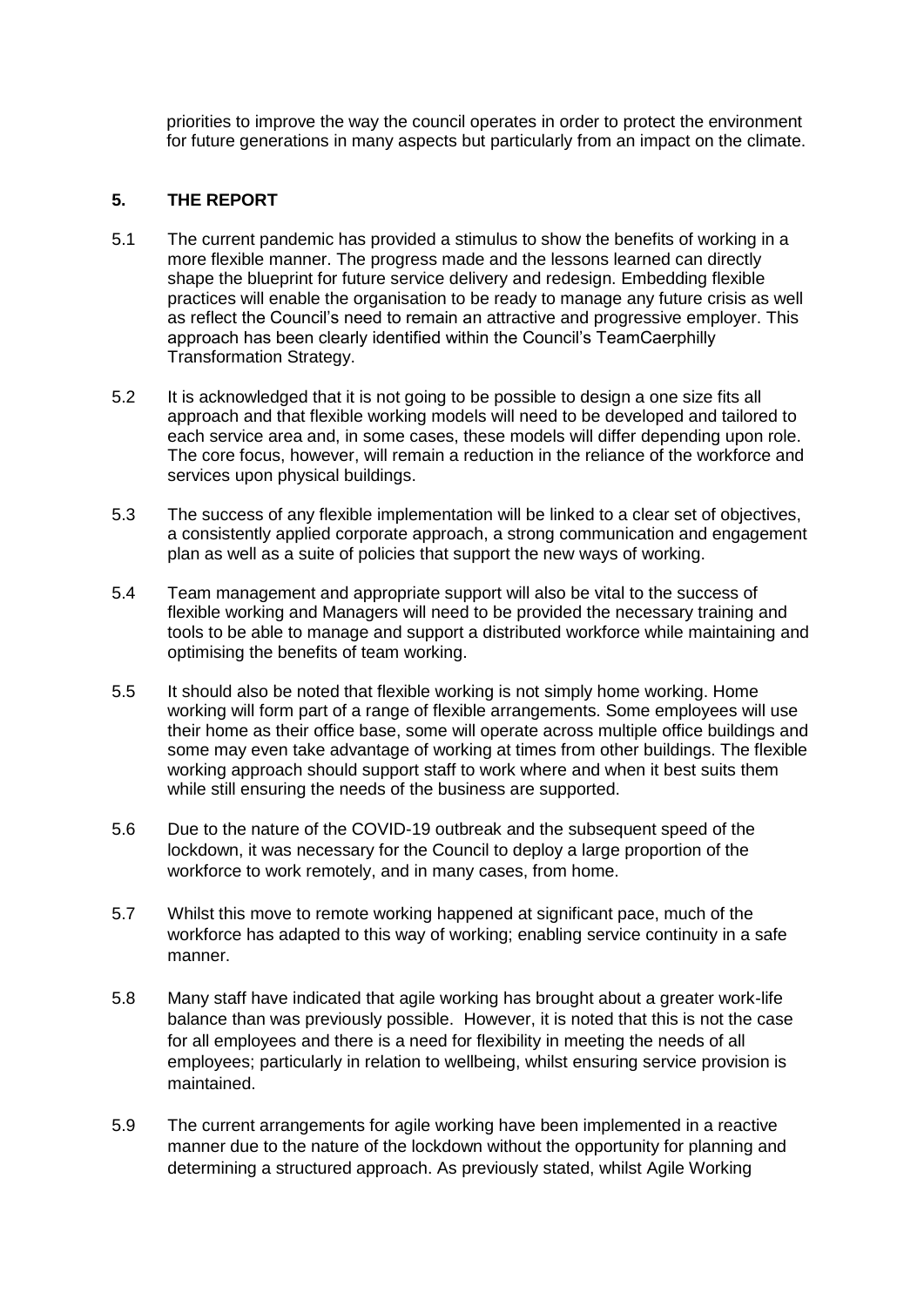Principles were in place prior to the pandemic, they were mainly being used on an ad hoc basis. It is now accepted that it is necessary to clearly define and agree how the Council will operate via flexible working going forward.

- 5.10 Flexible working will need to be extended to all appropriate areas of the Council workforce and all staff with similar roles will need to be provided with the same opportunities for flexibility.
- 5.11 Members will be aware that an initial staff survey has been undertaken as previously reported to Scrutiny on the 29<sup>th</sup> September 2020. This survey reported positively about home/flexible working. It is important that we further engage with staff again to establish the views and experiences of staff as the time period for home working has extended longer than initially expected.
- 5.12 The Head of People Services is writing a Well Being Strategy which will now consider agile/flexible working and the results of the staff engagement/survey referred to in 5.11 which will help inform the content of the strategy. The Strategy will be presented to Policy and Resource Scrutiny Committee as part of the consultation process prior to consideration by Cabinet.
- 5.13 The Flexible Working Service Group has been formally established following the previous Scrutiny and Cabinet meetings of 29/9/20 and 14/10/20 respectively. Five key workstreams have been identified along with lead officers. Initial meetings between the officers have taken place and a Project Dashboard has been developed to manage and monitor progress. This information is detailed in appendix 1.
- 5.14 At the P&R Scrutiny meeting in September 2020, members and the trade union's raised concerns around the necessity for sufficient training to be provided to managers. It should be noted that this has not been listed as a workstream in the flexible working review. This has been identified as a Workstream in the Workforce Development Review and is instead listed as a dependency (Appendix 1). A project lead has been identified to lead on the Management Training workstream and work has commenced in sourcing training options and reviewing best practice.
- 5.15 A number of proposed categories have been identified to designate employee roles in regard to the first workstream "Define the agile working approach". The proposed categories are listed below and take account of the location and time dependencies within the Agile Working Principles:

## **Flexible Working Proposed Categories**

|       | <b>Suggested</b><br><b>Category</b><br><b>Name</b> | <b>Determining Factors</b>                                                               |
|-------|----------------------------------------------------|------------------------------------------------------------------------------------------|
| Job A | Fixed                                              | Location dependent and time dependent<br>No choice of where to work<br>Set working hours |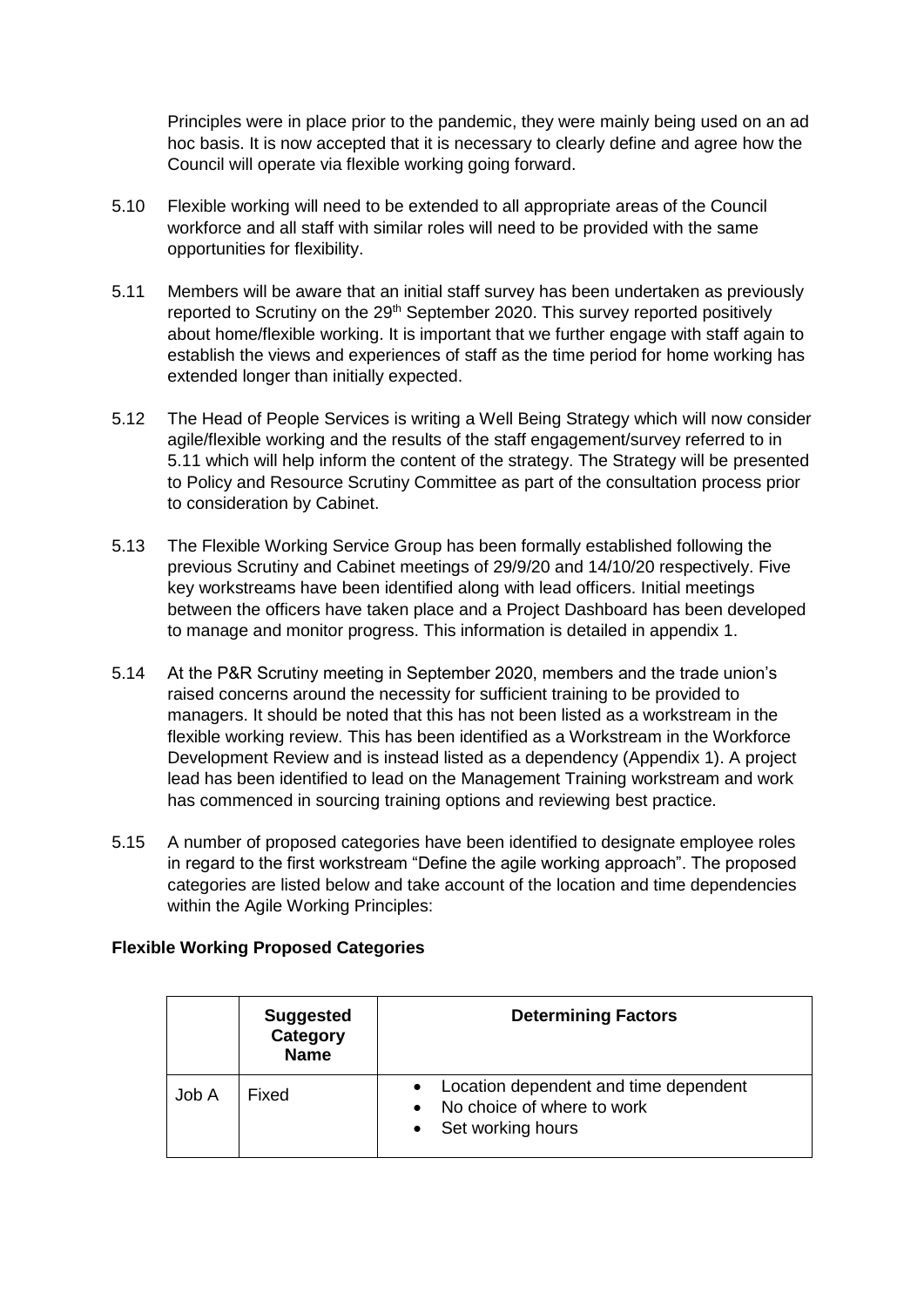| Job B | <b>Flexible</b> | Location dependent, time independent<br>No choice over where to work but infrastructure<br>$\bullet$<br>supports significant time independence |
|-------|-----------------|------------------------------------------------------------------------------------------------------------------------------------------------|
| Job C | Mobile          | Location independent – may be time<br>independent or time dependent<br>Full choice over where to work                                          |
| Job D | Home            | Location independent – may be time<br>$\bullet$<br>independent or time dependent<br>May also work at other locations as required               |

- 5.16 The categories highlighted in 5.15 cover the vast majority of possible working scenarios that the authority provides. Each job role should be able to be categorised into these roles. It should be noted that some roles may need to cross between different categories for different work tasks. Further, there may need to be future changes dependent on the role and task required at a particular time.
- 5.17 There will be a need to determine the specific equipment that will be required for each of the categories. The "Resource/Infrastructure Assessment" workstream will undertake an exercise to determine the initial requirements and cost estimates. Some of the costs will be offset with current IT peripherals and some furniture may be allocated to specific staff. Once a full audit has been carried out of the potential numbers of staff falling into each category, then a more detailed analysis can be carried out. The suggested equipment required and factors to be considered for each category are detailed below:

| Category | <b>Equipment</b>                                                                                | <b>Factors to be considered</b>                                                                                                                                                                                                                   |
|----------|-------------------------------------------------------------------------------------------------|---------------------------------------------------------------------------------------------------------------------------------------------------------------------------------------------------------------------------------------------------|
| Fixed    | Current stock to be utilised                                                                    |                                                                                                                                                                                                                                                   |
| Flexible | Current stock to be utilised                                                                    |                                                                                                                                                                                                                                                   |
| Mobile   | Laptop with SIM (for<br>mobile access where WiFi<br>unavailable)<br>Laptop Case<br>Mobile Phone | Consideration will need to be<br>given as to whether further<br>equipment will be required -<br>some of the time may be spent<br>working from home i.e. will<br>these staff require the further<br>equipment as identified for<br>'Home' workers? |
| Home     | Laptop<br><b>Additional Screen</b><br>Screen Adapter Cable<br><b>External Keyboard</b>          | Consideration will need to be<br>given to the requirement for<br>printing, shredding and mail<br>facilities. These could be<br>maintained at Council Offices,<br>however there may be a                                                           |

## **Suggested Equipment**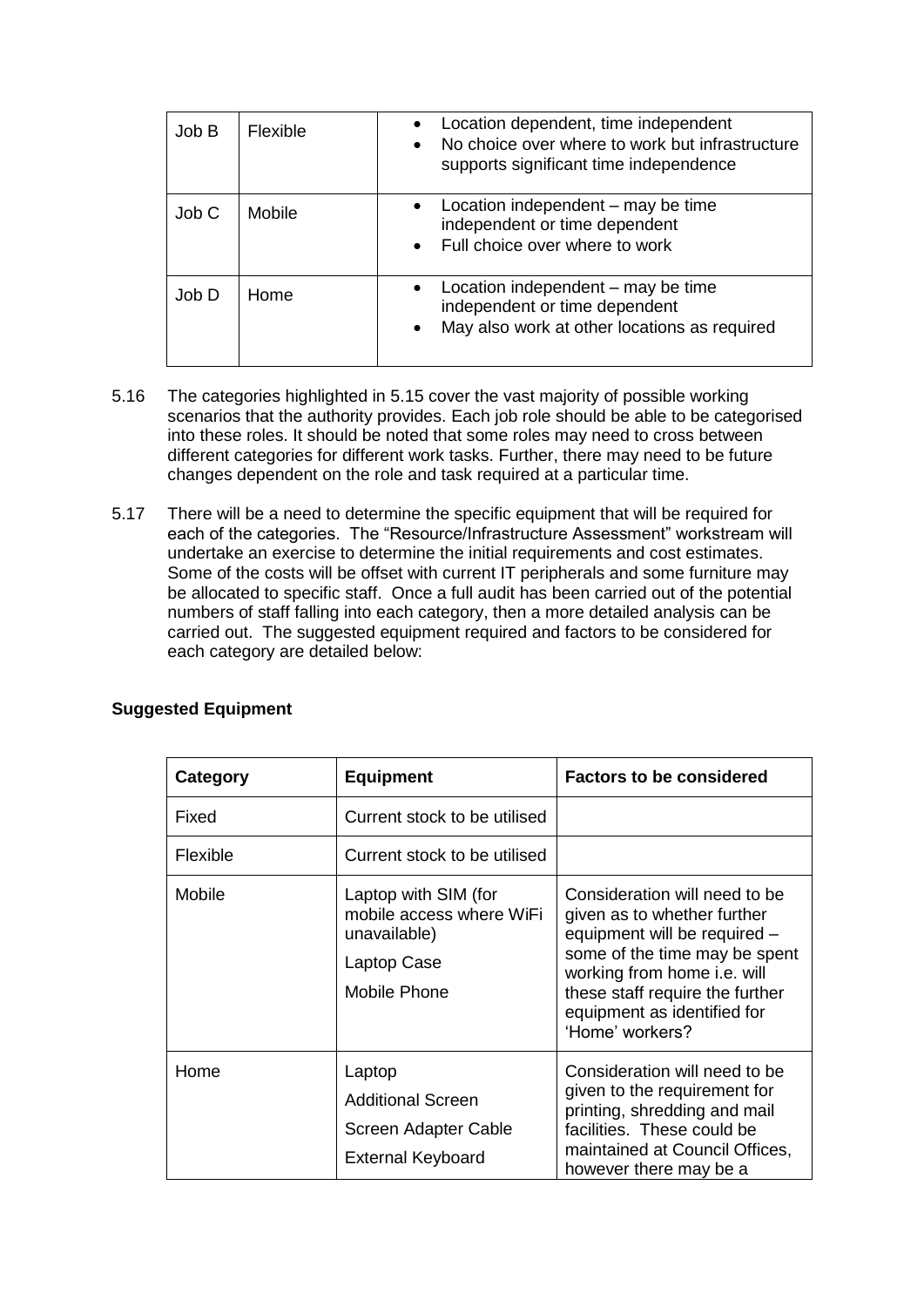| <b>External Mouse</b> | specific requirement at service<br>level. |
|-----------------------|-------------------------------------------|
| Soft Phone            |                                           |
| Headset               |                                           |
| <b>Desk</b>           |                                           |
| Chair                 |                                           |

N.B. In addition to the above equipment, there may be a need for docking stations to be installed on those desks identified as 'hot' desks to enable Mobile staff to work at various locations. The use of "hot" desks will be in line with any health and safety guidelines.

- 5.18 It is intended that anonymised staff lists (broken down by job type) will be distributed to Heads of Service in the first instance in order that all staff can be categorised into each area. This will be the first stage of the audit process providing details of the number of roles that fall into each category. This will require Heads of Service to determine how best their services are delivered in the future. Further stages will require Heads of Service and Managers to discuss the specifics of working styles and preferences directly with staff to allow opportunity for staff to have valued input to any proposals.
- 5.19 Once this exercise has been completed, it is anticipated that a detailed crossreferencing exercise can be undertaken with IT services to ascertain IT equipment requirements. Due to the current working situation, many staff have already been provided with some IT equipment; thus the overall costs will reduce. However, it should be noted that there will need to be a refresh programme built in for the future.
- 5.20 The workstream "Policy and Procedure Review", the lead officer (Head of People Services) has identified that the core objectives are to identify and undertake a comprehensive review of all policies and procedures that will be impacted by the new agile/flexible working approach.
- 5.21 An initial review of the authority HR policies has identified eleven policies that are directly affected by agile/flexible working and a further five policies which are intrinsically linked and will be subject to a review due to legislative changes. The Trade Unions have been informed of the policies that need to be reviewed and timescales for completion of these reviews will be agreed with them. Completion of the reviews will be dependent on the authority establishing a clearly defined approach to agile/flexible working. It is envisaged that the review of these policies will take at least 9 to 12 months to complete.
- 5.22 The "Property Portfolio and Economic Impact Assessment" has started to consider the Asset Management Strategy that is already in place which provides a clear strategy for the rationalisation and consolidation of office accommodation at the Tredomen Park complex. In scope buildings for this project have been identified on this basis and planning policy appraisals are currently ongoing to identify the redevelopment potential of each in scope building and any associated redevelopment opportunities within the area which could be unlocked by the release of sites. It should be noted that the recommendations associated with any alterations to the property portfolio will be towards the end of the review which is likely to be around the end of 2021 and will be subject to separate reports to members.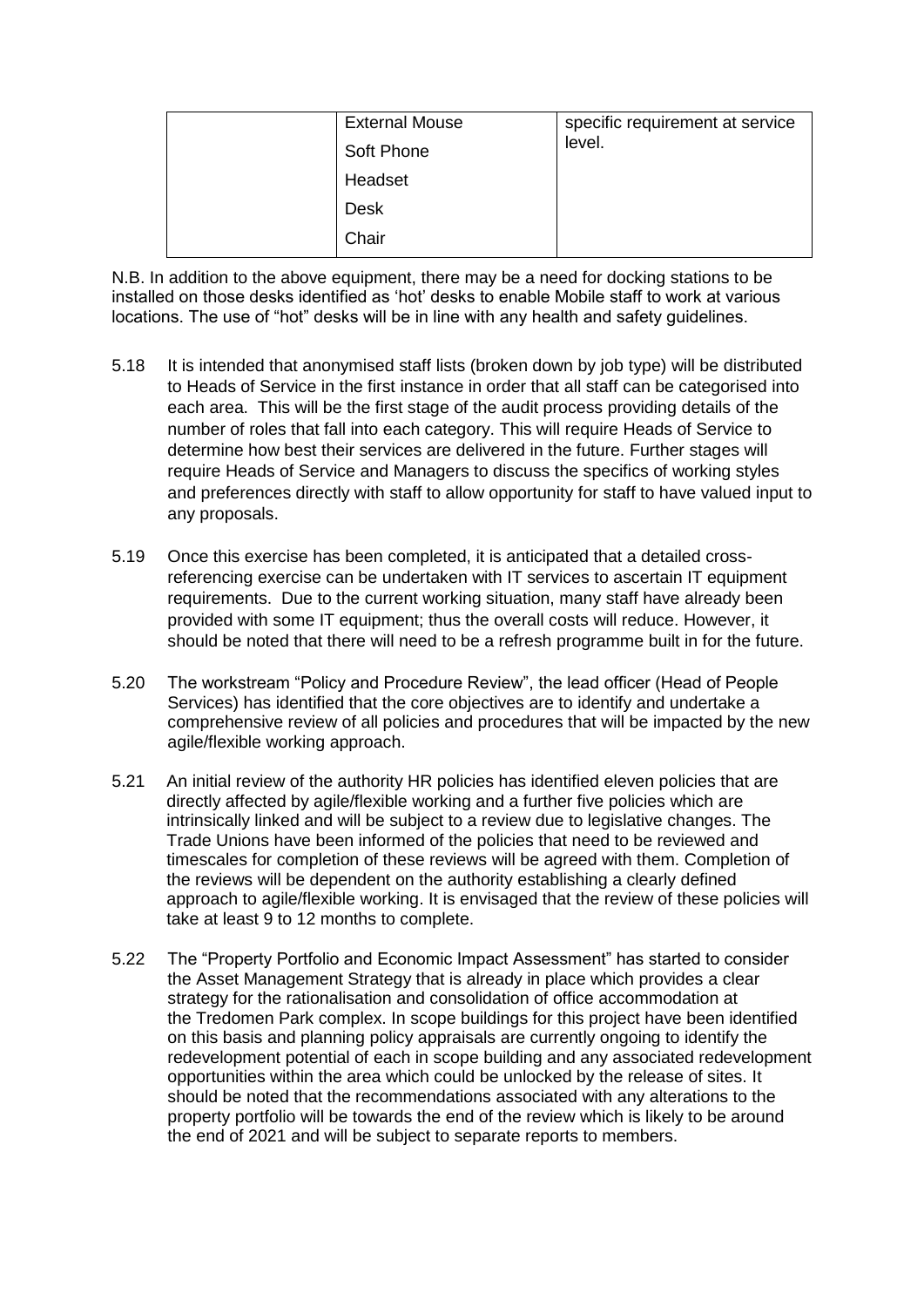- 5.23 An assessment of the economic impact and the potential opportunities of asset disposal will be carried out on completion of the planning policy appraisals which as highlighted in 5.22 will be towards the end of 2021and further detailed reports will be provided at that time.
- 5.24 The flexible working approach aligns with the Welsh Government Transport Strategy which has recently undergone consultation. A key focus is the reduction of car usage by encouraging more flexible and local/home working along with modal shift to more sustainable modes of transport where journeys are necessary. This if further supported by the Council who are looking to harness the potential of remote working by establishing serviced co-working centres throughout the county borough. To this end the Council is currently developing 2 pilot co-working centres with the support of the Valles Taskforce. In addition, the authority has already started to install free public Wi-Fi in Blackwood and Caerphilly town centres with further plans for Newbridge, Ystrad Mynach, Bargoed, Risca and Rhymney to support residents who need to access Wifi for personal and business use.
- 5.25 Members raised concerns at the September 2020 Policy and Resource Scrutiny Committee meeting about the potential impact on communities if the workforce operated in a more agile way. To consider this a "Community Impact and Future Engagement" workstream has been established. An impact assessment is underway to consider this matter. The assessment looks at research currently being undertaken as part of the Walk-in Services and Remote Access Service Reviews, as well as ongoing analysis of the economic impact on communities and potential use of multiagency hubs. The assessment will also seek to use existing datasets on availability of transport and digital skills, in addition to the outcomes of the ongoing Caerphilly Conversation and Budget Consultation. With the Walk-in Services Review due to report in the summer 2021, the Flexible Working Review will be looking to complete the impact assessment in parallel and will share the draft assessment with Scrutiny when it is available to allow appropriate feedback to be received.

## **Conclusion**

- 5.26 When considering the way the world has adapted and changed, particularly in the light of the current pandemic, it is wholly evident that a new way of working can and should be supported to ensure that the organisation remains as flexible as possible and is able to react to any future national or global emergencies that would severely impact on service provision. The organisation may well need to turn on and off services more frequently as we continue to respond to the current pandemic.
- 5.27 Flexible working has been proven to work in Caerphilly. Services provided by the Council have not "fallen over" or ceased, in fact, it has been possible to continue to deliver many of these services without any disruption to delivery. In-fact additional services such as the delivery of free school meals, buddy scheme, and Test Trace Protect have all been delivered in addition to normal service provision.
- 5.28 The gains made over the last few months, albeit out of necessity, cannot now be lost. Now is the time to embrace transformational change and shape an organisation that is able to meet the challenges of the  $21<sup>st</sup>$  century head on.
- 5.29 The initial work undertaken so far provides a good foundation to enable a fuller understanding of the impacts of flexible working on employees, employer and the wider community to be assessed as each workstream progresses.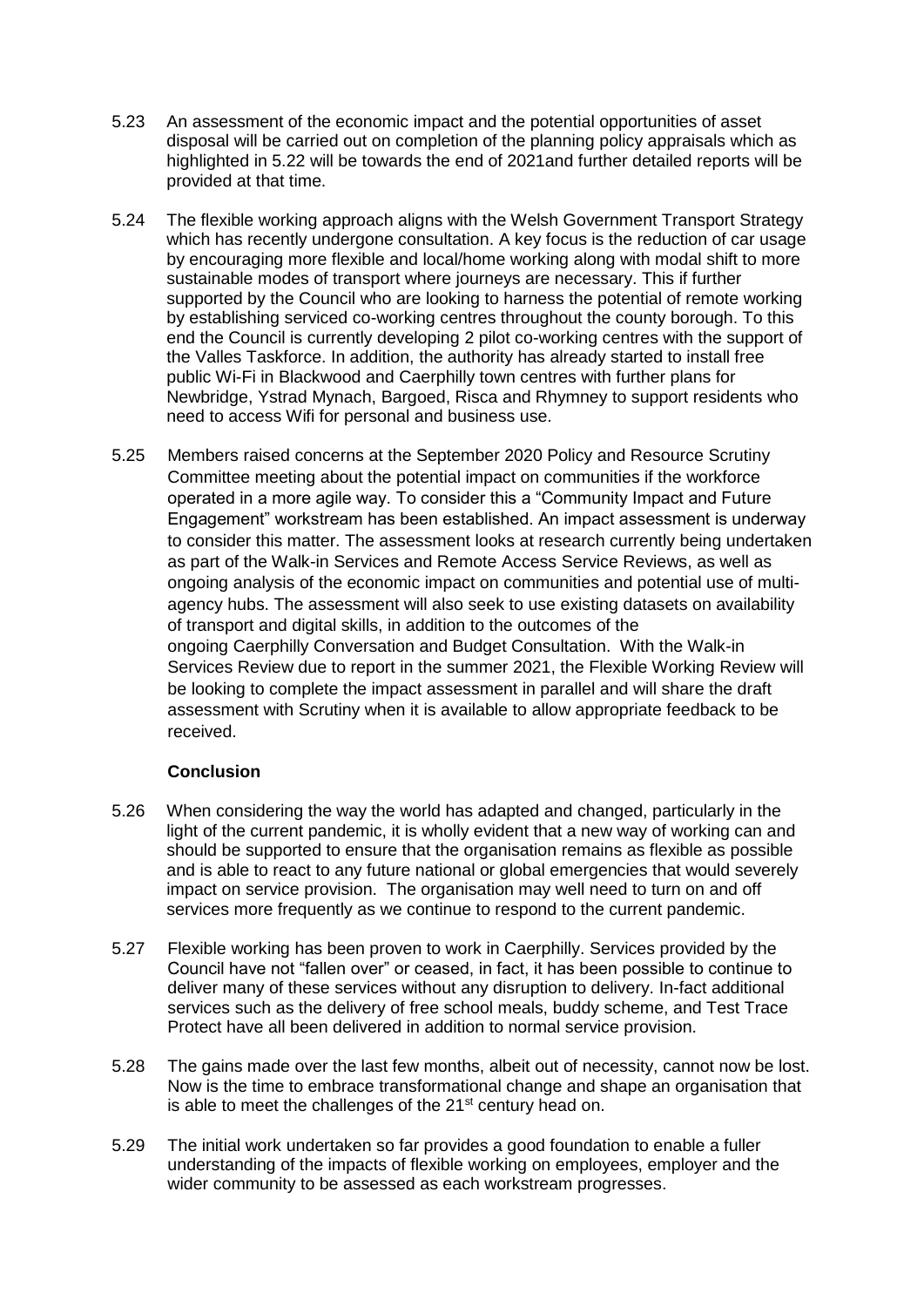#### **6. ASSUMPTIONS**

6.1 There have been no assumptions made within this report.

### **7. SUMMARY OF INTEGRATED IMPACT ASSESSMENT**

- 7.1 As work on the proposals contained in this report commenced prior to the introduction of the Integrated Impact Assessment, an Equalities Impact Assessment screening was completed at the outset. No potential for unlawful discrimination and/or low level or minor negative impact was identified, therefore, a full EIA was not carried out.
- 7.2 It was the intention that as work progressed EIA's would be undertaken in relation to each element of the policy or change in approach as necessary together with the completion of a workforce EIA and a community focussed EIA. These will now be replaced by an Integrated Impact Assessment as work continues on proposals and data gathering. The IIA will be completed and submitted as part of a future report when the conclusions of the current work are finalised and decisions on proposals for flexible/agile working are sufficiently detailed for Scrutiny Committee comment and Cabinet Member decision.

## **8. FINANCIAL IMPLICATIONS**

8.1 Moving forward there will be far reaching financial implications from this and subsequent reports. The detailed financial implications will be firmed up in the medium to longer-term as specific requirements become clearer following further discussions with Heads of Service. Further reports will be prepared for Scrutiny and Cabinet which will include detailed costings and funding proposals, along with details of where revenue budget savings will arise from the new working models.

## **9. PERSONNEL IMPLICATIONS**

- 9.1 There will be wide-ranging personnel implications from this and subsequent reports. There will need to be consultations undertaken with Trade Unions and staff in relation to policies, procedures and changes to working practices.
- 9.2 An initial staff survey has already been undertaken in relation to flexible working which identified overwhelming support for the initiative, capturing the views of the workforce in the earlier stages of the pandemic and enforced remote working. A second workforce survey has been identified as a possible further objective in the Flexible Working Review to gauge further workforce opinion, with a view to ensuring a wider scope of employee survey engagement

#### **10. CONSULTATIONS**

- 10.1 A full list of consultees is included at the end of the report and their respective comments have been incorporated within the report.
- 10.2 The Trade Union have been engaged in the consultation exercise and detailed comments have been received which are in the whole supportive of this approach. They recognise further work is required and welcome the opportunity to continue to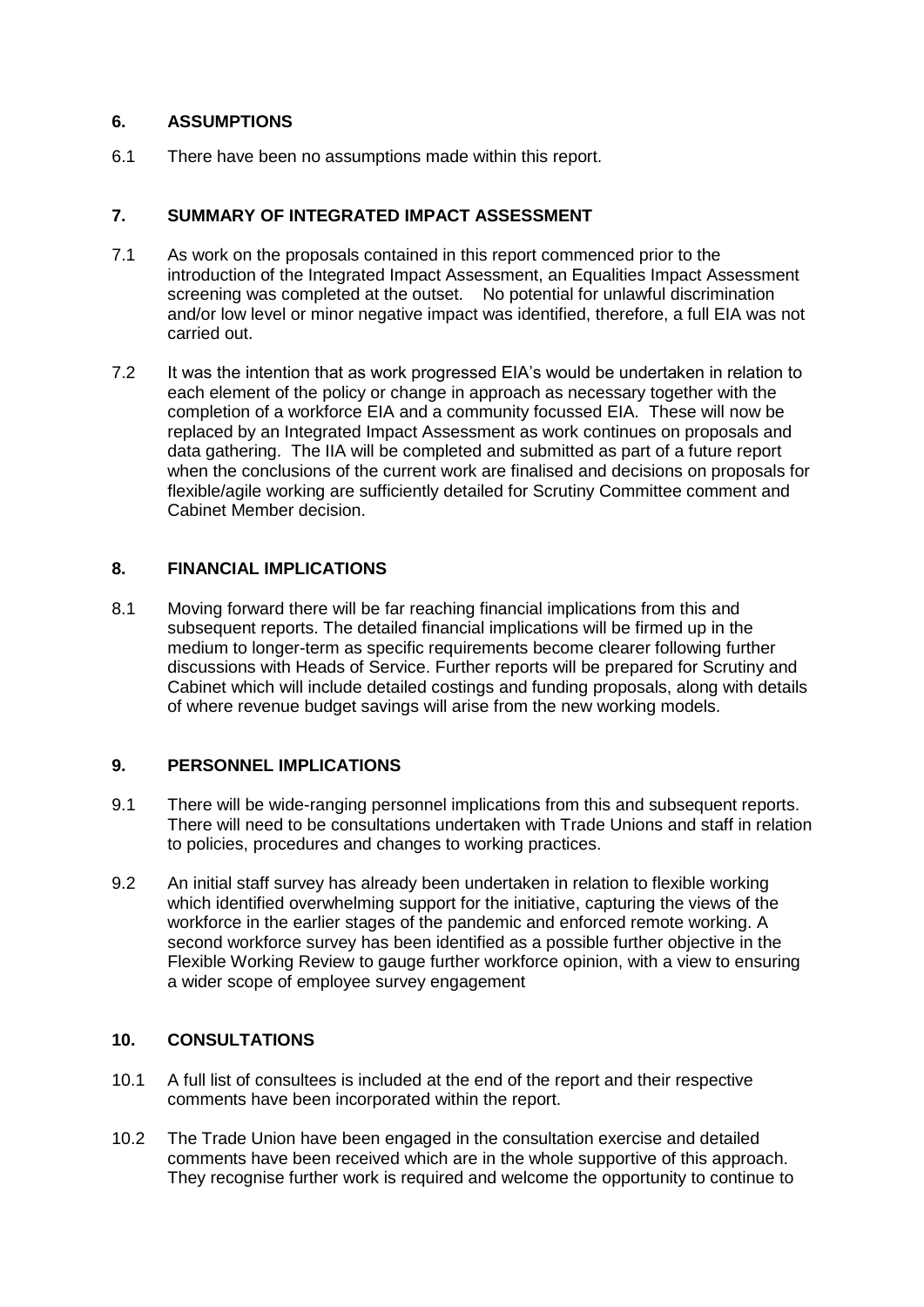work in partnership to develop flexible working across the authority, to achieve the benefits for employees, the organisation and the community.

10.3 Policy and Resource Scrutiny Committee Members were consulted on 21<sup>st</sup> January 2021, comments from the consultation are included below:

#### **SCRUTINY COMMITTEE COMMENTS**

The UNISON Branch Secretary advised Members that the trade union supported the recommendations in the report and endorsed the proposal for a further staff survey to be carried out. On the issue of categorisation of posts the trade union believed that categories should not be fixed and immovable for positions, but flexible and responsive to a change in personal circumstances. The Chair asked how the initial staff survey was carried out. The Head of Infrastructure outlined how an online survey via email had been circulated to staff and advised Members that despite a few concerns about health and well-being there was overwhelming support for flexible working. One Member expressed concern about closing offices in town centres which he believed would have a detrimental impact on local businesses. The Member also had concerns about the extra cost to staff associated with working from home, additional costs associated with heating and electricity were identified by the Member. The Head of Infrastructure advised that at this stage no assurances could be given about office closures, but he stressed that decisions would not be made without full consultation and engagement with the scrutiny process. On the issue of additional costs to staff the Head of Infrastructure outlined how those already working from home because of the Covid-19 pandemic had been encouraged to apply for tax relief for which home workers are eligible. Also, extra payments to staff working from home would be considered as part of the review. The Corporate Director for Education and Corporate Services wished to provide assurances to Members that economic impact assessments would be carried out and considered before any decision was made on the future of Council-owned buildings. The Head of People Services also advised Members that the Welsh Government was undertaking work on the potential of additional payments because of agile working across all Public Services, she said that when a decision was reached she would ensure that it was fed into the review.

One Member wished to know what arrangements would be put in place for staff who do not benefit from agile working as it would negatively impact on their well-being. He also wished to know what considerations had been given to workplace adjustments for staff with disabilities if they were working from home. The Head of People Services advised that risk assessments for each individual employee would be carried out with their manager, she also advised that a Wellbeing Strategy would be produced and brought to Scrutiny at a future date. One Member asked if staff working from home would be invited to attend regular meetings with colleagues in an office environment so as to ensure that social interaction was maintained which addressed wellbeing concerns. The Head of People Services recognised the importance of bringing agile workers together and said that there would be opportunities for this in the future such as for staff training sessions. The Corporate Director for Education and Corporate Services reassured Members that the Flexible Working proposals were not about forcing staff into a way of working which did not suit their circumstances. The Director outlined how the right balance had to be found that worked for both the employee and the employer. He said that it was a triangulation of the individual role lending itself to agile working, the employee being willing to operate in a new way and their Line Manager being comfortable with these arrangements. These arrangements would be kept under consideration should there be a change in circumstances. The Head of Infrastructure stressed that the report was centred on flexible working in a variety of different ways and was not just focussed on working from home.